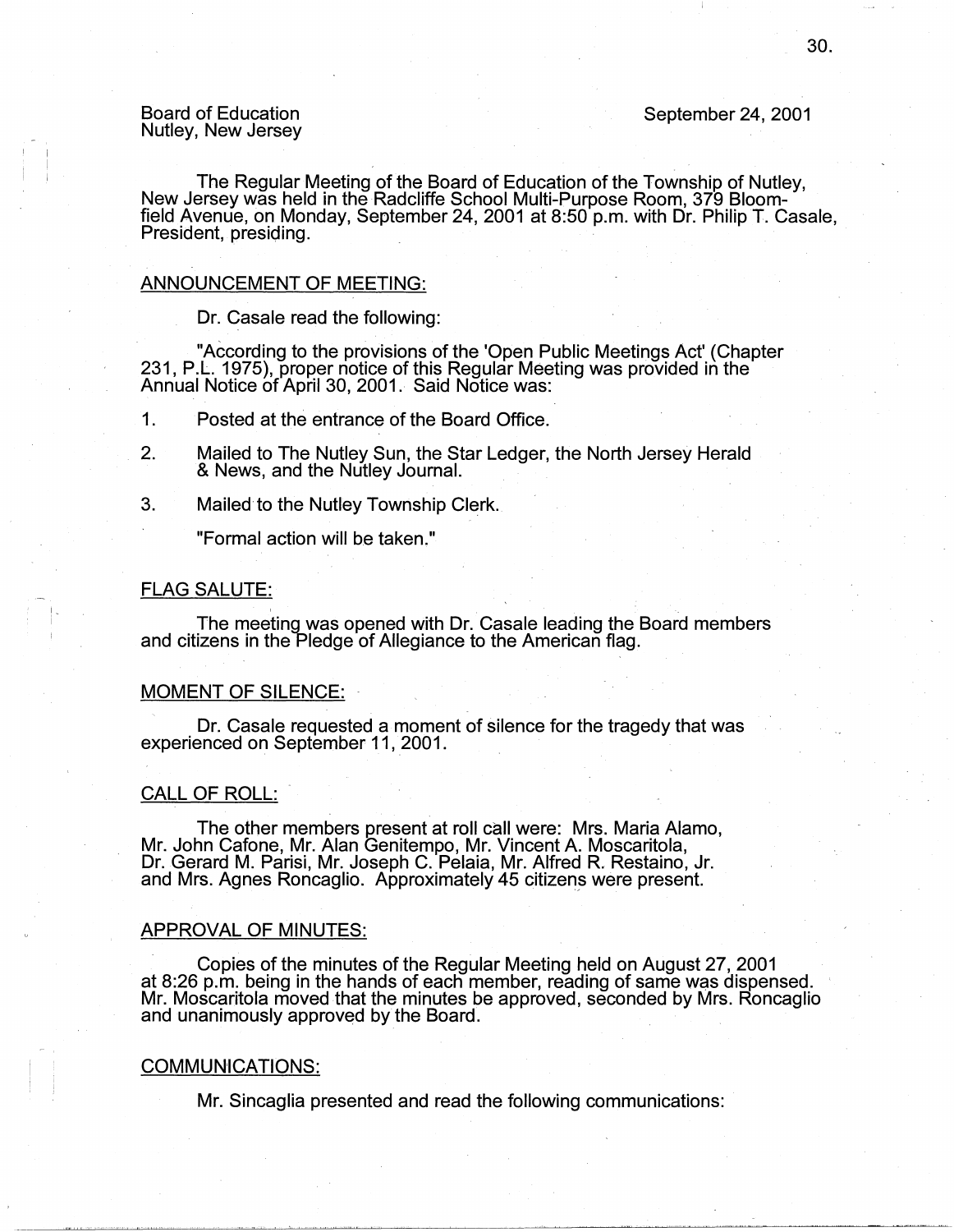- 1. A notice from the Essex County Educational Services Commission that the meeting scheduled for September 20; 2001 will be rescheduled for September 27, 2001.
- 2. A notice from the Bergen County School Boards Association that a fall dinner meeting will be held on October 4, 2001 and the keynote speaker will be James McGreevey.
- 3. A thank-you note from the family of Muriel Dunscombe for the Board's expression of condolence on her passing.
- 4. A thank-you note from Joseph Garofalo and family for the fruit basket sent as the Board's expression of sympathy during his mother's passing.
- 5. A thank-you note from Jainine Gambaro and family for the fruit basket sent as the Board's expression of sympathy during her father's passing.
- 6. A thank-you note from Commissioner Mauro G. Tucci for the complimentary football ticket. .
- 7. A thank-you note from John Griwert for the complimentary football ticket.
- 8. A notice from the Essex County Educational Services Commission· of their annual notice of meeting from September through June.

#### SECRETARY'S REPORT:

Mr. Sincaglia presented the Report of the Secretary as of August 31, 2001. (See attached report.)

Mr. Restaino moved that the Board accept the Report of the Secretary, seconded by Mrs. Roncaglio. On a roll call vote the resolution was unanimously adopted.

#### TREASURER'S REPORT:

Mr. Sincaglia presented the Report of the Treasurer of School Moneys as of August 31, 2001. (See attached report.)

Mr. Restaino moved that the Board accept the Report of the Treasurer of School Moneys, seconded by Mr. Moscaritola. On a roll call vote the resolution was unanimously adopted.

### SUPERINTENDENT'S REPORT:

Dr. Serafino presented and read the following report:

"The 2001/2002 school year started in a positive and efficient manner. Please remember the following dates:

Tuesday September 25 Spring Garden School PTO Open House - 7:30 p.m.

31.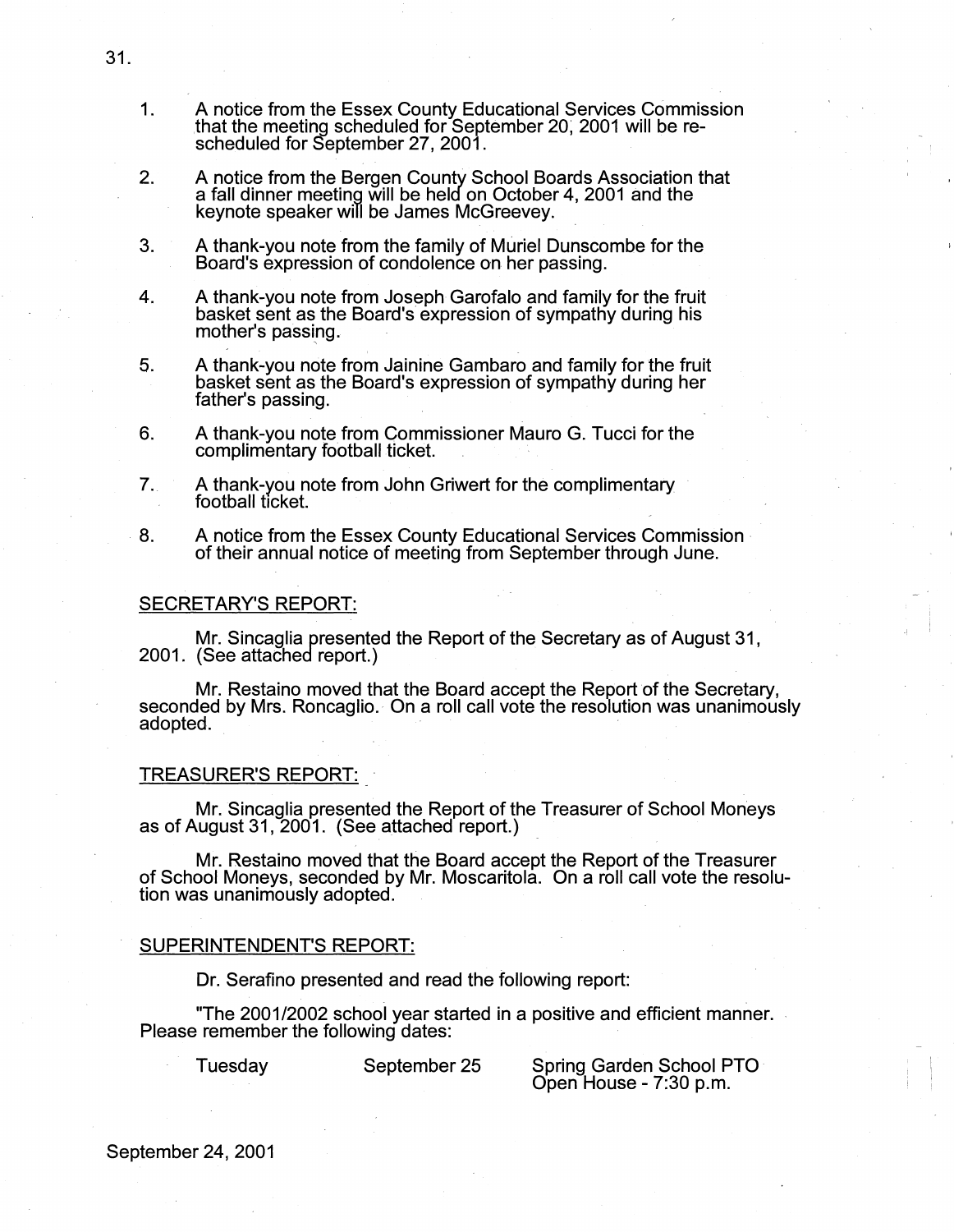| Tuesday   | October 2  | <b>Nutley High School</b><br>College and Career Fair<br>$7:00 - 8:30$ p.m. |
|-----------|------------|----------------------------------------------------------------------------|
| Tuesday   | October 2  | Lincoln School PTO<br>Open House - 7:30 p.m.                               |
| Wednesday | October 3  | Franklin School PTO<br>Open House - 7:30 p.m.                              |
| Thursday  | October 4  | Radcliffe School PTO<br>Open House - 7:30 p.m.                             |
| Monday    | October 8  | <b>Columbus Day - School Closed</b>                                        |
| Wednesday | October 10 | <b>Nutley High School PTO</b><br>Open House - 7:30 p.m.                    |
| Thursday  | October 11 | <b>Yantacaw School PTO</b><br>Open House - 7:30 p.m.                       |

Testing Dates:

| COGAT <sub>10</sub> | $-$ October 2,3,4              |
|---------------------|--------------------------------|
| COGAT 4.7           | - October $3,4,5$              |
| DAT 9               | $-$ October 2,3,4              |
| HSPT <sub>11</sub>  | $-$ October 2,3,4              |
| ESPA 5              | - October 16 (Social Studies)" |
|                     |                                |

Dr. Serafino read the following statement in regard to the moment of silence:

"We have all been deeply affected by the tragic events of September 11. To all the families who mourn the loss of loved ones, our prayers on behalf of the staff and Board are with all of you.

"Like so many in our country, we will forever be indebted to all of those who have given so much in responding to last week's iragic events. Personally, I have grieved the loss, applauded the courage, and been inspired by the sacrifice of so many for the good of us all."

Dr. Serafino said that the community of Nutley experienced several . losses and referred to two port authority employees who lost their lives in the line of duty as Nutley's heroes. She commended the staff, teachers and administrators for their support of the students while maintaining a sense of normalcy.

# COMMITTEE REPORTS:

Mr. Palaia, Chairperson of the Athletic Committee, notified all the members that there will be an Athletic Committee Meeting on October 11 at 5:00 p.m. .

Mrs. Alamo, Chairperson of the Policy Committee, notified all the members that there will be a Policy Committee Meeting on October 15 at 5:15 prior to the Conference Meeting.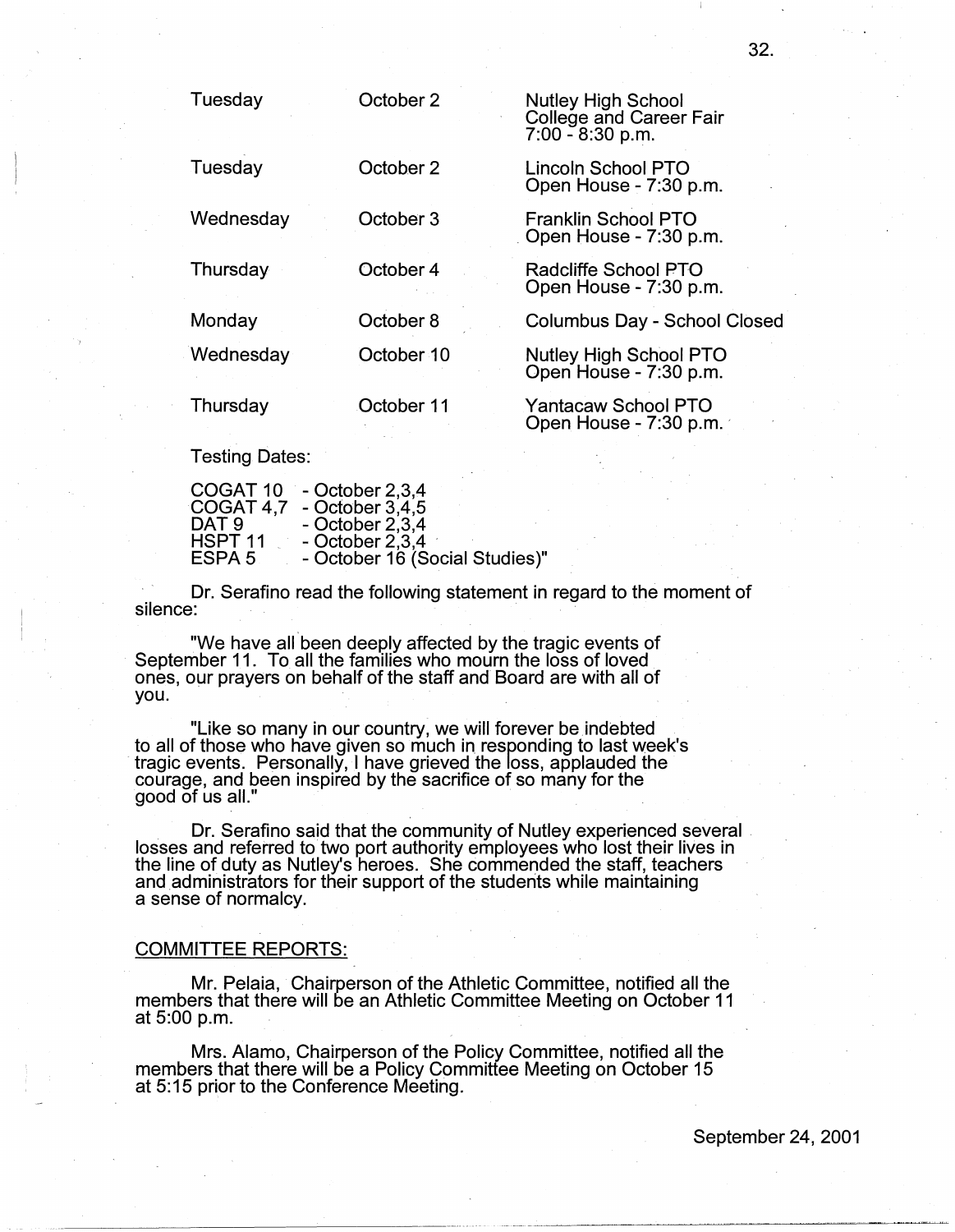### HEARING OF CITIZENS (Resolutions Only):

# None

. Dr. Casale said that class officers from the high school were at the Board meeting and he would like Dr. Parisi and Mr. Genitempo, the Board high school representatives, to introduced them.

. Dr. Parisi said that the class officers have expressed a desire to see the Board in action and he would like to recognize the following individuals:

> Christopher Jinks, Student Council President Christina Finetti, Senior Class President Daniel Cocco, Junior Class President Jessica Zarra, Sophomore Class President

Dr. Parisi pointed out that the Freshman class will be having their elections on Thursday. He commented that the presence of the crass officers demonstrates outstanding citizenship and leadership qualities and invited them to return.

. Mr. Genitempo commended Christopher Jinks for his outstanding job at the vigil under very difficult circumstances.

#### CERTIFICATION OF MAJOR ACCOUNT FUND STATUS:

Mr. Cafone presented and moved the adoption of the following resolution, seconded by Mrs. Roncaglio. On a roll call vote the resolution was unanimously adopted: .

BE IT RESOLVED, That, pursuant to NJAC 6:20-2.13 (e), the Nutley Board of Education certifies that as of August 31, 2001, after review of the Secretary's· monthly financial report (Appropriations section) and upon consultation with the appropriate district officials, to the best of its knowledge no major account or fund has been over expended in violation of NJAC 6:20-2.13(b) and that sufficient funds are available to meet the district's financial obligations for the remainder of the fiscal year. (Major accounts are General Fund and Debt Service.)

# BILLS AND MANDATORY PAYMENTS:

Mr. Cafone presented and moved the adoption of the following resolution, seconded by Mrs. Roncaglio. On a roll call vote the resolution was unanimously adopted:

BE IT RESOLVED, That the Board of Education authorizes the payment of bills and mandatory payments in the total amount of · \$2,496,104.64 as per the attached Schedule A which have been audited by the Business Office.

#### REQUESTS FOR USE OF SCHOOL BUILDINGS AND GROUNDS:

Mr. Restaino presented and moved the adoption of the following resolution, seconded by Mr. Genitempo. On a roll call vote the resolution was unanimously adopted: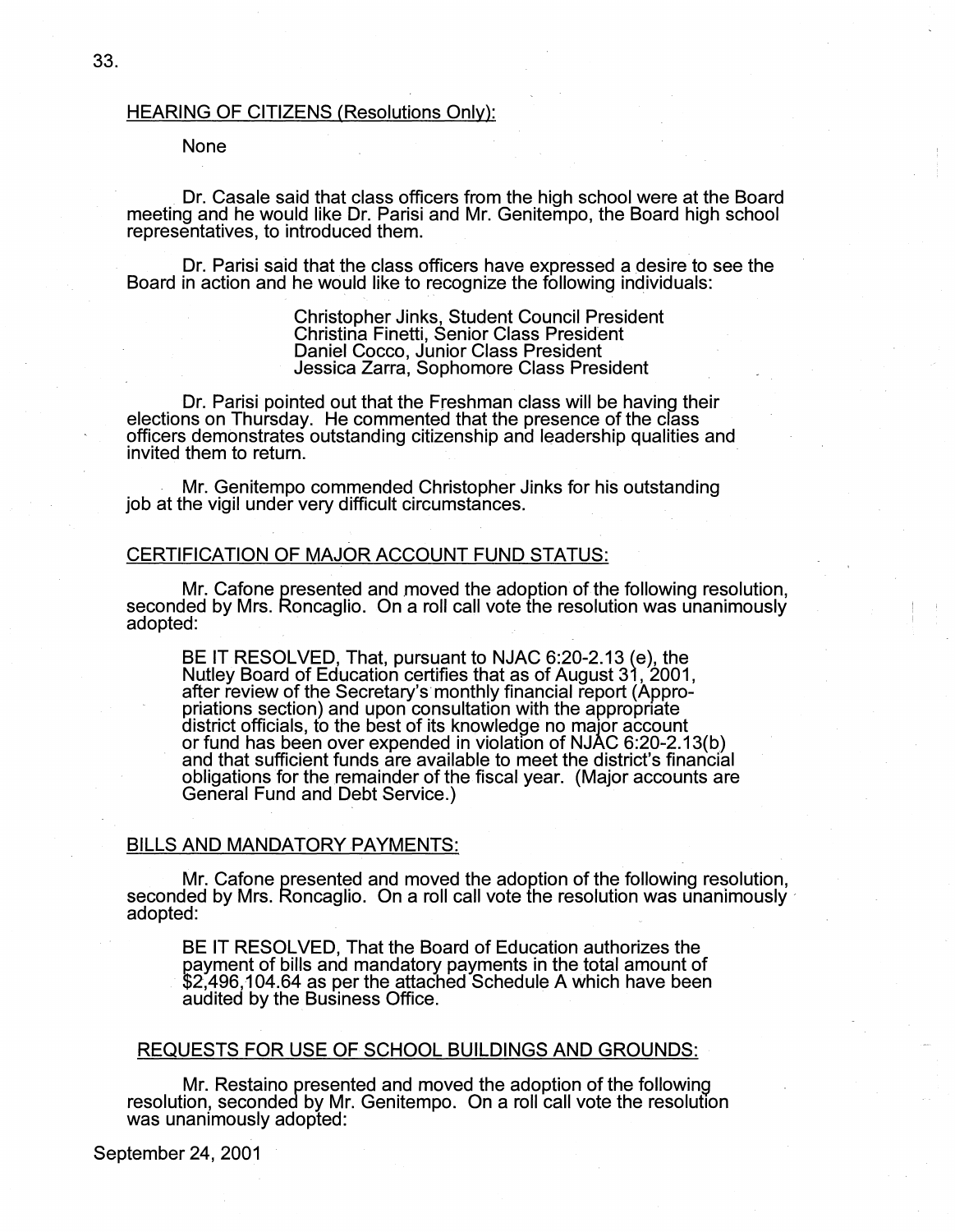BE IT RESOLVED, That the Board of Education approves the requests for the use of school buildings and grounds (Schedule B), provided they conform to the rules and regulations set by the Board<br>of Education.

# RETIREMENT - Teacher: Janet Jelenski

Mr. Restaino presented and moved the adoption of the following resolution, seconded by Mr. Genitempo. On a roll call vote the resolution was unanimously adopted:

BE IT RESOLVED, That the Board of Education accepts the retirement of Janet Jelenski, elementary teacher, effective January 1, 2002.

# RESCIND AMENDING RESOLUTION -<br>Science Coordinator: Liv Pomasan

· . Mr. Restaino presented and moved the adoption of the following resolution, seconded by Mr. Genitempo. On a roll call vote the resolution was unanimously adopted: .

BE IT RESOLVED, That the Board of Education rescinds the resolution appointing Liv Pomasan as Science Coordinator for the 2001/2002 school year, approved at the August 27, 2001 Board Meeting.

# AMENDING APPOINTMENT -<br>Professional Staff: Dolores Contreras

Mrs. Alamo presented and moved the adoption of the following resolution, seconded by Mrs. Roncaglio. On a roll call vote the resolution was unanimously adopted:

BE IT RESOLVED, That the appointment of Dolores Contreras as a part-time teacher, approved at the August 27, 2001 Board<br>meeting, be amended to reflect a salary change to \$19,848, M.A.-  $6$ ,  $p/t$ .5, in accordance with the 2001/2002 Teachers' Salary Guide.

# AMENDING REAPPOINTMENT -<br>Non-Tenured Staff: Kimberly Algieri

Mrs. Alamo presented and moved the adoption of the following resolution, seconded by Mrs. Roncaglio. On a roll call vote the resolution was unanimously adopted:

BE IT RESOLVED, That the reappointment of Kimberly Algieri as a part-time teacher, approved at the June 25, 2001 Board salary of \$40,557, B.A.  $\sim$ 8, in accordance with the 2001/2002 Teachers' Salary Guide.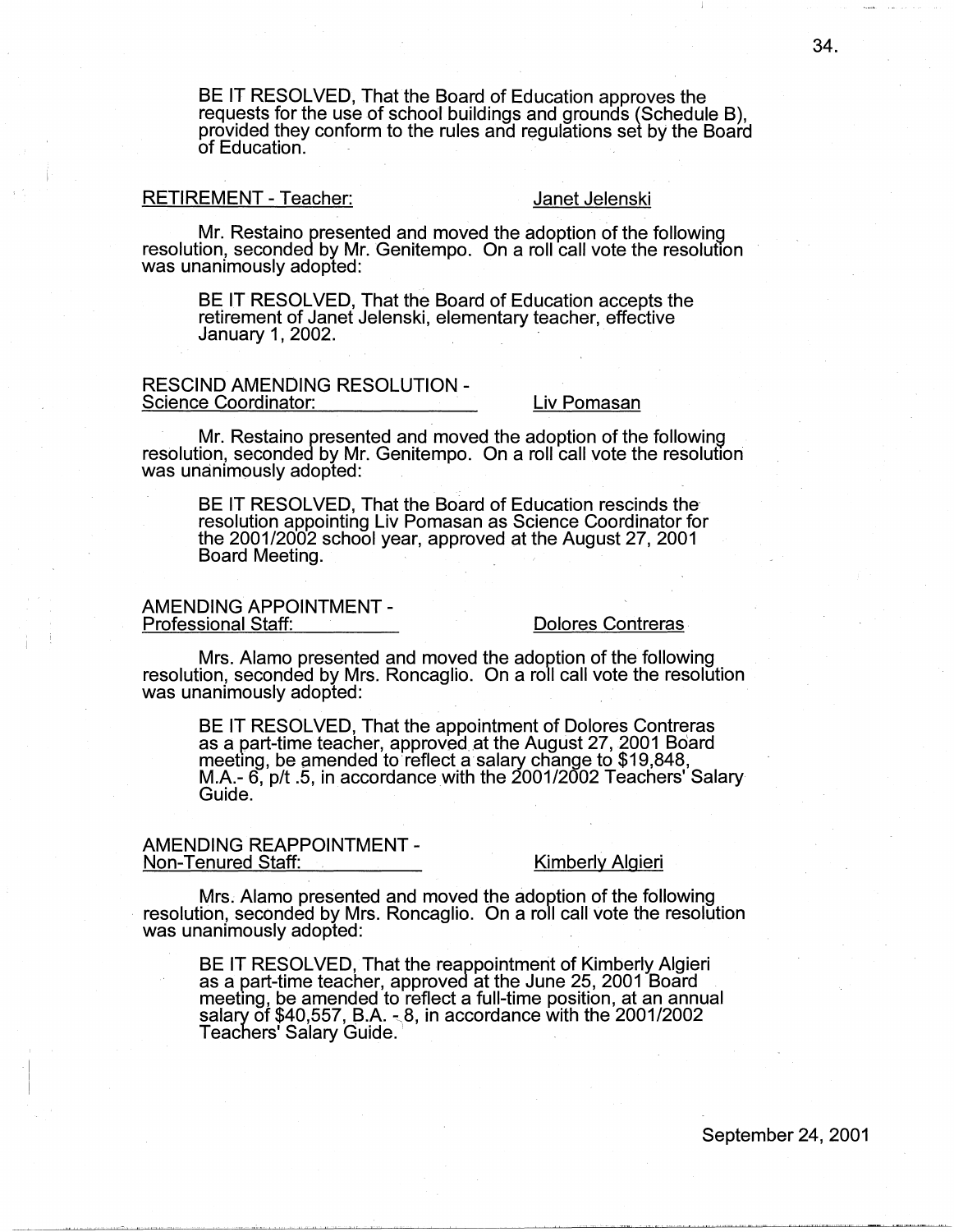### AMENDING REAPPOINTMENTS - Buildings & Grounds Personnel:

. Mrs. Alamo presented and moved the adoption of the following resolution, seconded by Mrs. Roncaglio. On a roll call vote the resolution was unanimously adopted:

BE IT RESOLVED, That the resolution REAPPOINTMENTS - Buildings and Grounds, approved at the August 27, 2001 Board meeting be amended to reflect changes for the following personnel:

| Name                                             | Group<br>Step <sup>1</sup> | Salary |       | Nights Stipend |
|--------------------------------------------------|----------------------------|--------|-------|----------------|
| Hollywood, John (PT)<br>Lombardozzi, Michael(PT) | 2-8                        | 15,454 | 1.073 | $500^{3}$      |
|                                                  | $2 - 5$                    | 13.919 | 1.073 | $500^{3}$      |

<sup>3</sup>Black Seal License

### APPOINTMENTS - Permanent Unassigned Substitutes:

Mr. Genitempo presented and moved the adoption of the following resolution, seconded by Mr. Pelaia. On a roll call vote the resolution was unanimously adopted:

BE IT RESOLVED, That the following be approved as permanent unassigned substitutes for the 2001/2002 school year at the rate<br>of \$78 per day and fringe benefits which include State Health<br>Benefits and dental plans:

#### Tricia Iannuzzi Lisa Marie Vallo

BE IT FURTHER RESOLVED, That these candidates met the district's requirements for the permanent unassigned substitute position which is the possession of a County Substitute certificate.

#### APPOINTMENTS - Part-Time Aides:

Mr. Genitempo presented and moved the adoption of the following resolution, seconded by Mr. Pelaia. On a roll call vote the resolution was unanimously adopted:

BE IT RESOLVED, That the part-time aides listed below be appointed for the 2001/2002 school year at the salaries indicated in accordance with the hourly rate established by the Board of Education:

| Name                                                    | Step | <b>Hourly Rate</b>            |
|---------------------------------------------------------|------|-------------------------------|
| Sandra Angeline<br>Roseann Cappetta<br>Deborah Pavlisko |      | \$11.44<br>\$11.44<br>\$11.44 |

 $\mathbf{I}$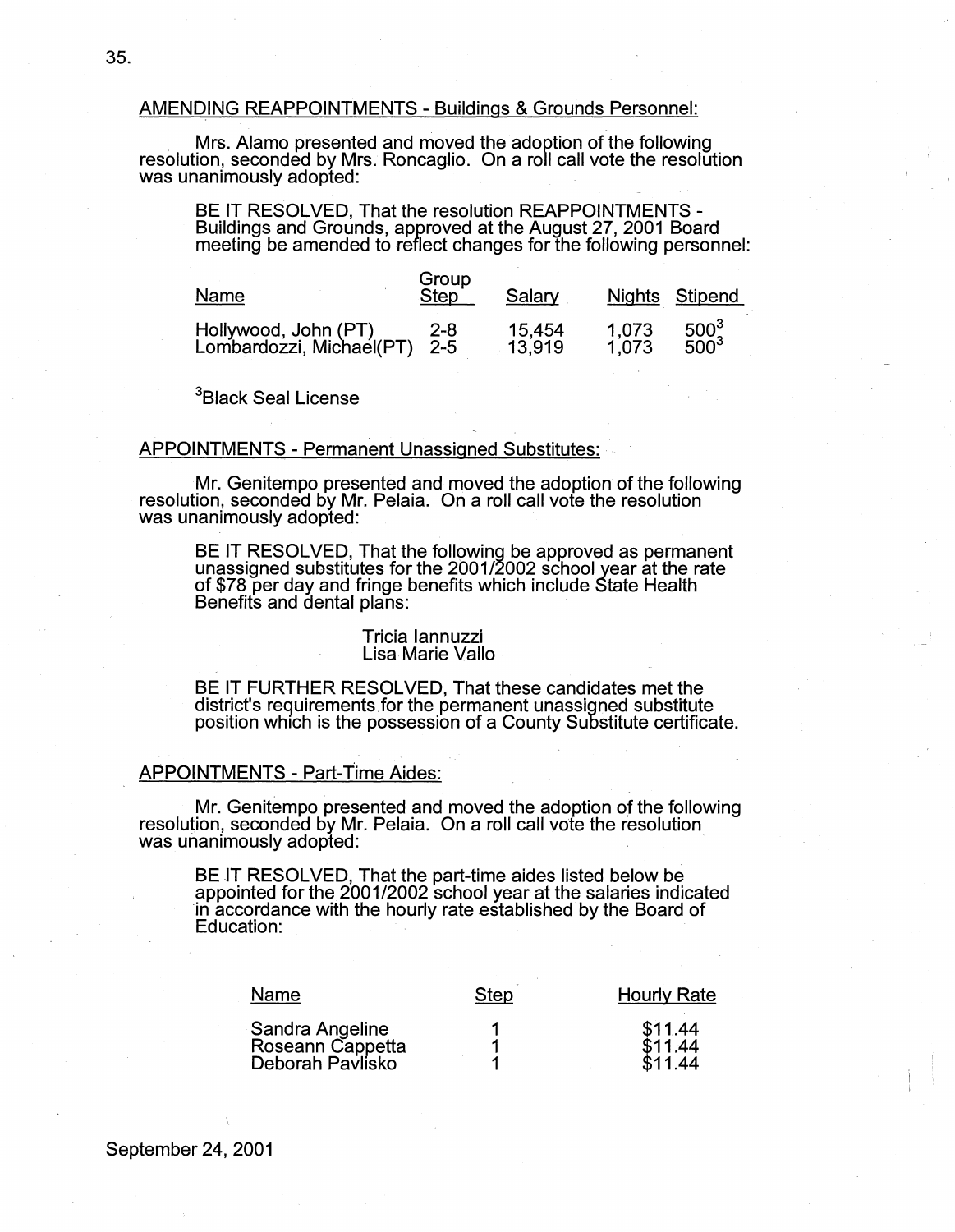BE IT FURTHER RESOLVED, That the Board approves the application for emergent hiring for Roseann Cappetta and Deborah Pavliska, as per the state criminal review procedure.

#### APPOINTMENTS - Teacher Substitutes:

Mr. Genitempo presented and moved the adoption of the following resolution, seconded by Mr. Pelaia. On a roll call vote the resolution was unanimously adopted:

BE IT RESOLVED, That the teacher substitutes listed on the attached Schedule C be approved for the 2001/2002 school year.

#### APPOINTMENTS - Substitutes:

. Dr. Parisi presented and moved the adoption of the following resolution, seconded by Mr. Pelaia. On a roll call vote the resolution was unanimously adopted:

BE IT RESOLVED, That the following substitutes be approved for the 2001/2002 school year:

### Secretarial/School Aide/Cafeteria

Margaret Rose Konapaka.

**Secretarial** 

Cheryl Osetto

**Custodial** 

\*Michael Finkelstein

Cafeteria

Barbara Bartell

\*BE IT FURTHER RESOLVED, That the Board approves the application for emergent hiring as per the state criminal review . procedure.

APPOINTMENT - Buildings and Grounds<br>Employee:

**Gerard Casale** 

Dr. Parisi presented and moved the adoption of the following resolu- tion, seconded by Mr. Pelaia. On a roll call vote the resolution was unanimously adopted:

BE IT RESOLVED, That the Board of Education appoints Gerard Casale as a buildings and grounds employee for the 2001/2002 school year, effective October 1, 2001, at the annual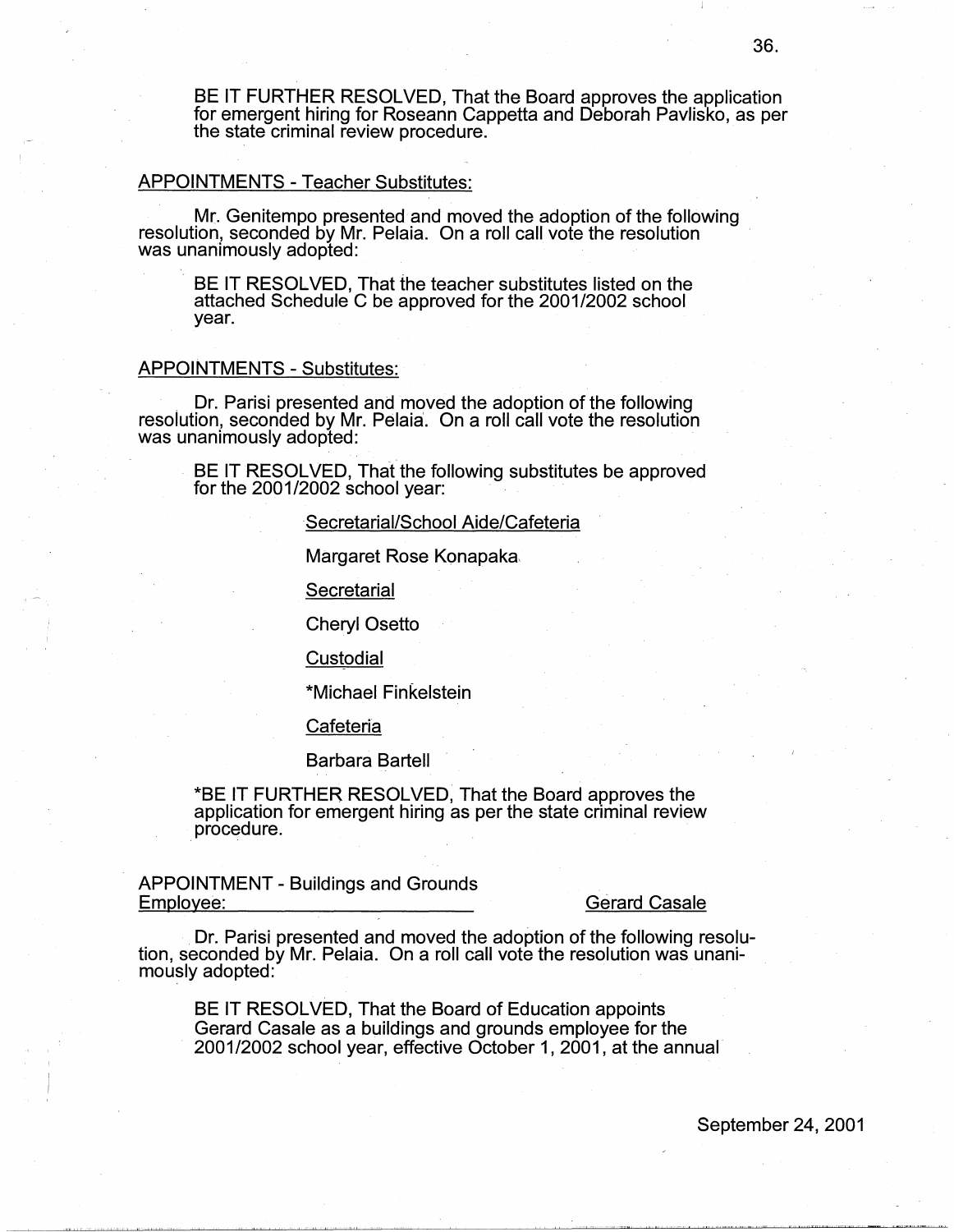salary of \$26,099 (2-3) which is in accordance with the 2001/2002 Buildings and Grounds Employees Salary Guide. (Hired on a 90-day probationary period.)

BE IT FURTHER RESOLVED, That the Board approves the application for emergent hiring as per the state criminal review procedure.

## EXTRA COMPENSATION:

Dr. Parisi presented and moved the adoption of the following resolution, seconded by Mr. Pelaia. On a roll call vote the resolution was unanimously adopted:

BE IT RESOLVED, That the following personnel be paid extra . compensation in the amounts indicated for services rendered:

Summer Employment - Preparing Music Room -<br>Washington School - August 20 and 21, 2001

Kathleen Bimbi **\$838.18** 

Summer Employment - School-Age Extended<br>Child Care Program - July 5 - 23, 2001

Mariana Francioso  $$2,424.76$ 

Weight Room - August 1 - August 8, 2001

James Kelly **\$310.68** 

Summer Employment - Character Education Program -<br>August 28 - 30, 2001

Joyce Wood \$501.00

Summer Employment - August 27 - September 1, 2001

Michele Ashley \$654.15

Summer Employment - August 30 - 31, 2001

Bettina Hopkins **\$252.08** 

Summer Employment - August 28 - 30, 2001

JoAnn Luzzi \$412.02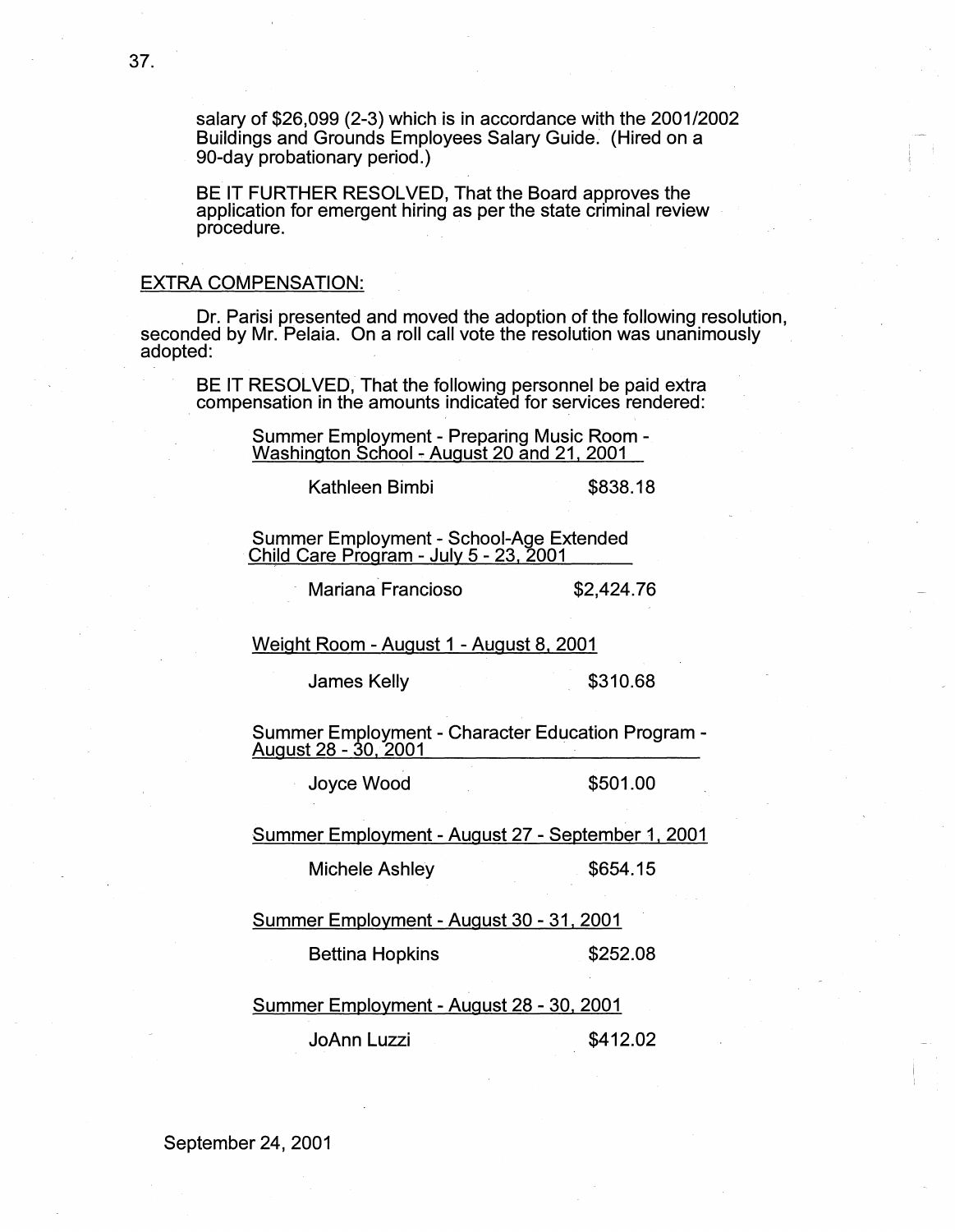Summer Employment - August 27, 28, 29, 30, 31, 2001

Linda Orr \$575.75

# Summer Employment - August 23, 24, 27 <u>29, 30, 2001 </u>

Suzanne Peters \$982.25

# Summer Employment - Child Study Team - June 28 - July 26, 2001

| \$1,888.88<br><b>Mary Balitsos</b><br>Donald DiGiovine<br>Susan Furnari<br><b>Elaine Mauro</b><br>Becky Pandolfi<br>Stephen Parigi<br>Robert Topolski | 2,856.19<br>2,924.81<br>858.00<br>2,029.88<br>3,741.88<br>4,107.71 |
|-------------------------------------------------------------------------------------------------------------------------------------------------------|--------------------------------------------------------------------|
|                                                                                                                                                       |                                                                    |

Total \$18,407.35

### Summer Employment - Guidance Counselors - August 28, 29, and 30, 2001 **·** *August 28, 29, and 30, 2001*

High School

| <b>Katherine Comune</b><br><b>Judith Hubert</b><br><b>James Mauro</b><br><b>Susan Scerbo</b><br><b>Anne Starace</b> |       | 819.98<br>925.96<br>838.18<br>838.18<br>838.18 |
|---------------------------------------------------------------------------------------------------------------------|-------|------------------------------------------------|
| <b>Franklin School</b>                                                                                              |       |                                                |
| James Cummings<br><b>Sherrie Tolve</b>                                                                              |       | 419.09<br>268.35                               |
|                                                                                                                     | Total | \$4,947.92                                     |

### Summer Employment - Librarians - August 16, 27, 28, 29, 30 and 31, 2001

| Beverly Apple<br>Mary Austin<br>María Gernitis<br>Sheryl Ives<br><b>Susan Rooney</b><br><b>Louise Walk</b> |       | 729.38<br>824.18<br>669.16<br>501.87<br>824.18<br>352.22 |
|------------------------------------------------------------------------------------------------------------|-------|----------------------------------------------------------|
|                                                                                                            | Total | \$3,900.99                                               |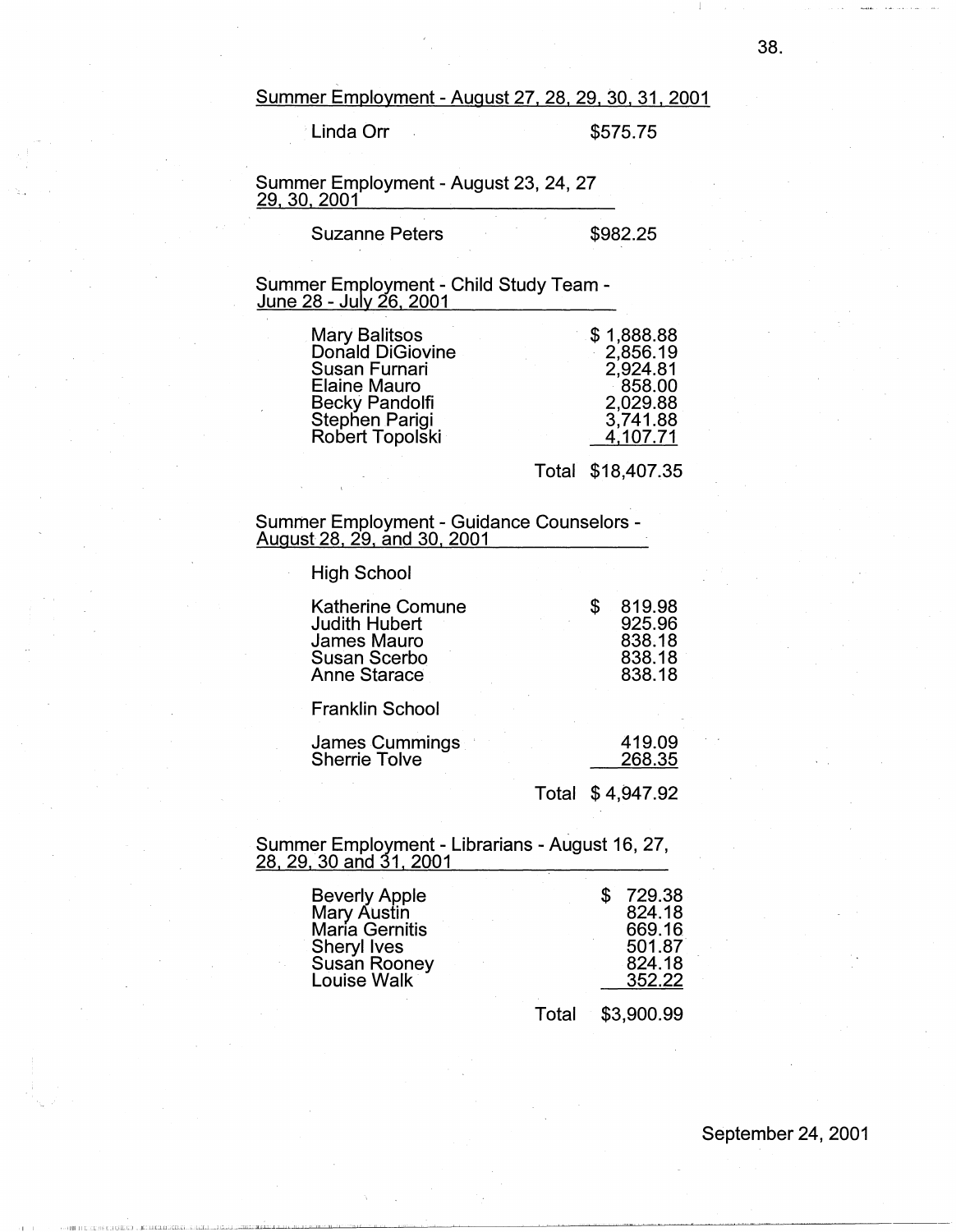Fall Sports Physical Examination - August 1, 2001

| <b>Rose Cioffi</b><br>Nicole Errante<br><b>Katherine Flannery</b> |       | 66.80<br>66.80<br>75.15 |  |
|-------------------------------------------------------------------|-------|-------------------------|--|
|                                                                   | Total | \$208.75                |  |

### TUITION REIMBURSEMENT:

Mrs. Roncaglio presented and moved the adoption of the following resolution, seconded by Mr. Pelaia. On a roll call vote the resolution was unanimously adopted:

BE IT RESOLVED, That, in accordance with existing employment agreements, the following personnel receive reimbursement for tuition expenses:

| Name                                                                                                                                                                                                                                                                                       | Amount                                                                                  |
|--------------------------------------------------------------------------------------------------------------------------------------------------------------------------------------------------------------------------------------------------------------------------------------------|-----------------------------------------------------------------------------------------|
| Deborah Amoroso<br>S<br><b>Christopher Chern</b><br>Kathryn Comune<br>Danielle Ferraro<br>Eleni Koukoularis<br>Diane LaPierre<br><b>Leann Martin</b><br><b>Christopher Masullo</b><br><b>Richard Noonan</b><br>Rebecca Olivo<br>Christina Osieja<br>Michele Syme<br><b>Heather Vonroth</b> | 450<br>450<br>900<br>450<br>900<br>450<br>450<br>450<br>450<br>450<br>450<br>450<br>450 |

Total \$6,750

## CHANGE IN TRAINING LEVELS:

' Mrs. Roncaglio presented and moved the adoption of the following resolution, seconded by Mr. Pelaia. On a roll call vote the resolution was unanimously adopted:

BE IT RESOLVED, That the following personnel be advanced to . the proper level of the salary guide in accordance with the Board necessary college courses to qualify for such advancement, to be effective September 1, 2001:

|                  | Step           | Salary   |
|------------------|----------------|----------|
| To B.A. $+15$    |                |          |
| Joyce Cunningham | $8\frac{1}{2}$ | \$42,392 |

39.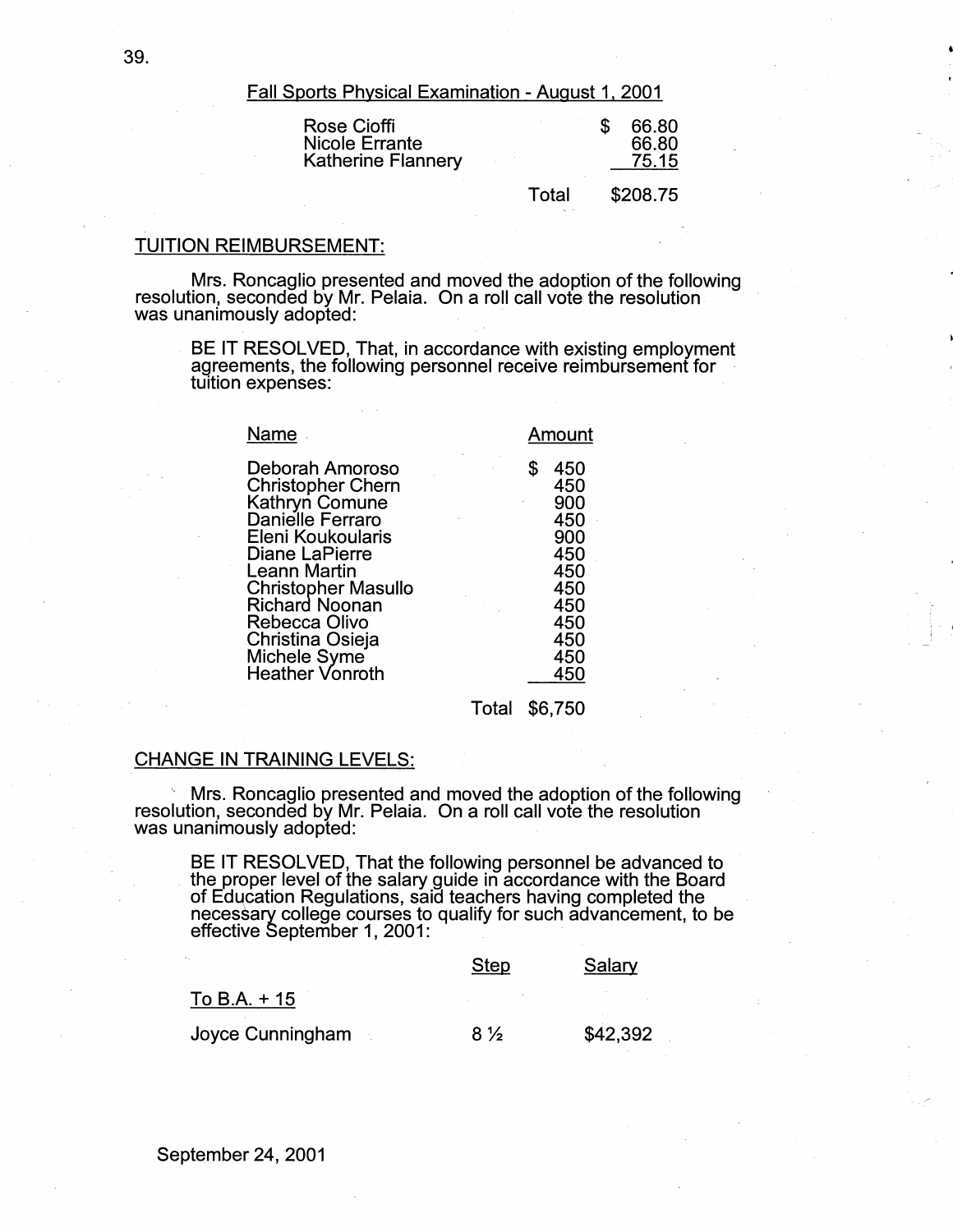To M.A.+ 15

Lori Golden

6

14

To M.A.+ 30

Christopher Chern

57,384

41,011

# SPECIAL CLASS PLACEMENT - Educationally Disabled Student:

Mrs. Roncaglio presented and moved the adoption of the following resolution, seconded by Mr. Pelaia. On a roll call vote the resolution was unanimously adopted:

BE IT RESOLVED, That the Board of Education authorizes the attendance of a student in out-of-district special education classes for the 2001/2002 school year as follows:

| School                                | No. of<br><b>Students</b> | Classification | <b>Effective</b><br>Date | Tuition     |
|---------------------------------------|---------------------------|----------------|--------------------------|-------------|
| Washington Academy<br>Cedar Grove, NJ |                           | ED             | 9/11/01                  | \$26,913.25 |

# PLACEMENT OF OUT-OF-DISTRICT SPECIAL EDUCATION STUDENTS:

. Mr. Moscaritola presented and moved the adoption of the following resolution, seconded by Mrs. Roncaglio. On a roll call vote the resolution was unanimously adopted:

BE IT RESOLVED, That the Board of Education approves the placement of out-of-district special education students from the following districts in the following classifications for the 2001/  $2002$  school year:

| <b>District</b>    | No. of<br><b>Students</b> | Program                 | School                        |
|--------------------|---------------------------|-------------------------|-------------------------------|
| <b>Belleville</b>  | 1                         | <b>MIC</b>              | Lincoln                       |
| <b>East Newark</b> |                           | <b>SLD</b>              | <b>Spring Garden</b>          |
| Irvington          |                           | COM<br>MD<br><b>SLD</b> | Lincoln<br>Lincoln<br>.incoln |

# TRANSFER OF FUNDS:

Mr. Moscaritola presented and moved the adoption of the following resolution, seconded by Mrs. Roncaglio. On a roll call vote the resolution was unanimously adopted:

40.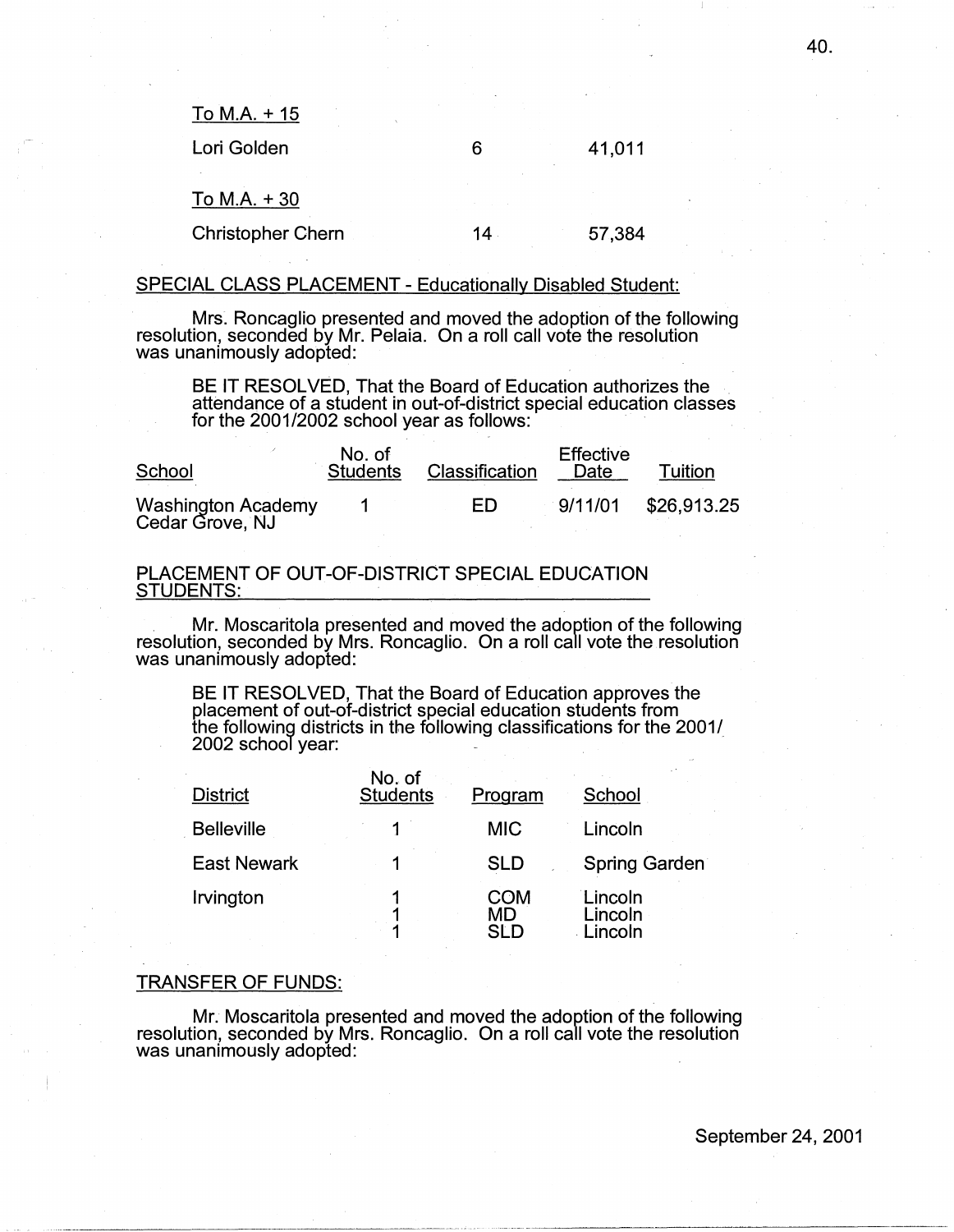# BE IT RESOLVED, That transfers in the 2001/2002 General Fund Budget be confirmed as follows:

### From

#### To

| Account 11-190-100-610 | 1.300  | Account 11-240-100-610 | 1.300  |
|------------------------|--------|------------------------|--------|
| Account 11-110-100-101 | 12,000 | Account 12-402-100-730 | 13,200 |
| Account 11-120-100-101 | 11.800 | Account 12-999-400-450 | 10.600 |
|                        |        |                        |        |

\$ 25,100

\$ 25,100

# ACCEPTANCE OF NOTIFICATION OF GRANT AWARD - I.D.E.A.-B and I.D.E.A. - Preschool - FY 2002:

Mr. Pelaia presented and moved the adoption of the following resolution, seconded by Mr. Moscaritola. On a roll call vote the resolution was unanimously adopted:

BE IT RESOLVED, That the Board of Education accepts notification of grant award for FY 2002 as follows:

| I.D.E.A.-B Basic    | \$470,504 |
|---------------------|-----------|
| I.D.E.A. B-Preshool | 27,657    |

#### APPROVAL OF CHARACTER EDUCATION FUND:

Mr. Pelaia presented and moved the adoption of the following resolution, seconded by Mr. Moscaritola. On a roll call vote the resolution was unanimously adopted:

BE IT RESOLVED, That the Board of Education accepts notification<br>of approval of application for the New Jersey Character Education , of approval of application for the New Jersey Character Education Partnership (NJCEP) Initiative for 2001/2002 school year in the amount of \$11,346. ·· .

#### EXTRA COMPENSATION:

Mr. Cafone presented and moved the adoption of the following resolution, seconded, by Mr. Moscaritola. On a roll call vote the resolution was unanimously adopted:

BE IT RESOLVED, That the following personnel be paid extra compensation in the amounts indicated for services rendered:

#### Summer Band Camp - August 12 - August 19, 2001

| Mandi Latronica       | \$1,708.74 |
|-----------------------|------------|
| Jarrett Zellea        | 1,708.74   |
| Peter Rehill          | 625.00     |
| Juan Mendoza          | 325.00     |
| <b>Robert Suchoki</b> | 187.50     |

Total \$4,554.98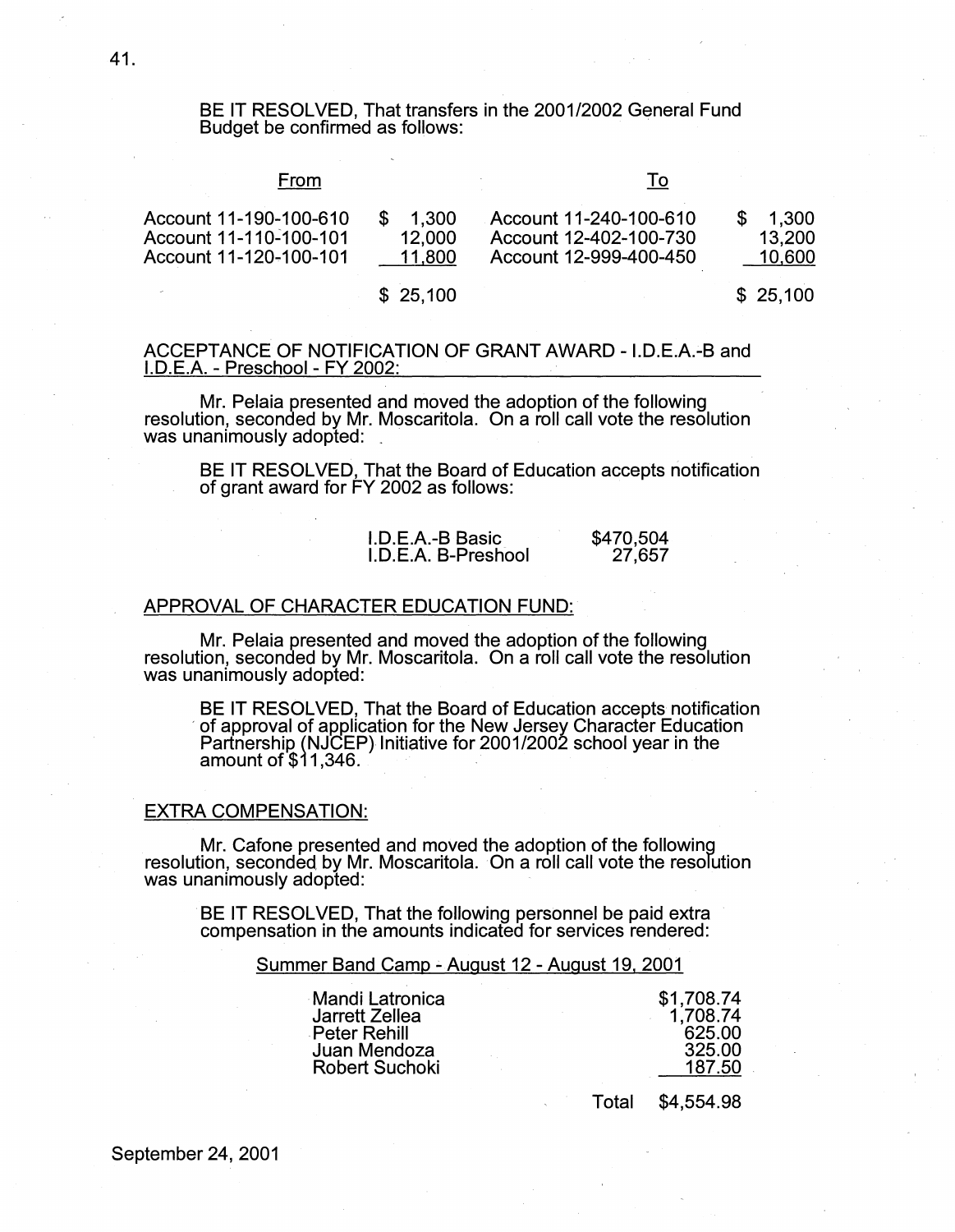# LONGEVITY PAY:

Mr. Cafone presented and moved the adoption of the following resolution, seconded by Mr. Moscaritola. On a roll call vote the resolution was unanimously adopted:

BE IT RESOLVED, That the following longevity payment be authorized:

Gail Reilly \$2,610 Eff. October 1, 2001 (20 years)

### PURCHASE OF COMPUTER SUPPLIES, PRINTERS <u>AND PRINTER SUPPLIES:</u>

Mr. Cafone presented and moved the adoption of the following resolution, seconded by Mr. Moscaritola. On a roll call vote the resolution was unanimously adopted:

BE IT RESOLVED, That, pursuant to N.J.S.A. 18A:18A-10 the Board of Education confirms the approval of the purchase of computer supplies, printers and printer supplies from Eleam Services Group, Inc. Bristol, PA for an amount of \$44,135.65 under New Jersey State Contract AB 1185, and

BE IT FURTHER RESOLVED, That the Board authorizes the Secretary/Business Administrator to purchase additional computer supplies, printers and printer supplies, as needed during the year, utilizing this New Jersey State Contract.

### HEARING OF CITIZENS:

Mrs. Maria Russo, 251 High Street, asked if there were any fire drills since school started and if there was a report on them.

Dr. Serafino responded that the district did have fire drills since school started and Mr. Sincaglia stated that the fire drill report is always available a month later.

Mrs. Russo said the reason she inquired about the fire drills was because of a recent bomb scare at both Franklin School and Nutley High School. She said in both cases the buildings were not evacuated and asked what the policy is on bomb threats and the procedures used in the decision to evacuate or not.

Dr. Serafino responded that the call went to the police station not to the schools directly. She said by the time she arrived at the high school there were approximately eight police officers present. She stated the police officers had a recording of a child and advised that it was a prank and we should not feed into it and evacuate. She noted that at the close of the day she personally called both administrators of the schools and directed them that in the future whenever they got such information they were to evacuate.

Mrs. Russo asked if Dr. Serafino instructed the whole district to evacuate whenever they got such information and if that is standard policy.

Dr. Serafino responded that there is not a policy on this but the directive to the administrators is to evacuate.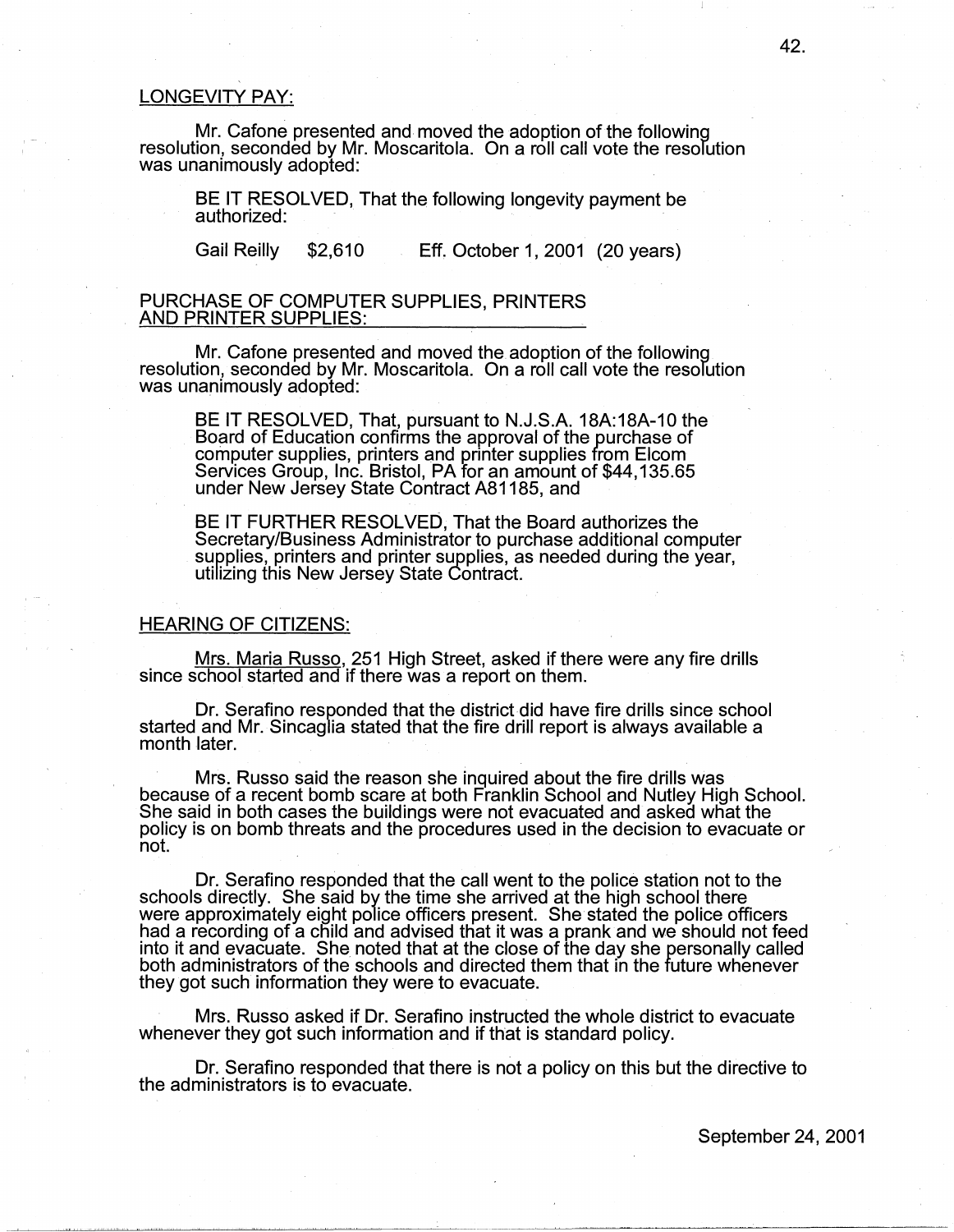Mrs. Russo said the reason why she pointed out the fire drill is because an evacuation of a building takes five minutes and, in times like these, she does not feel anyone should be responsible to make a decision that could affect the lives of our children.

Dr. Casale agreed with Mrs. Russo and said there is an evacuation plan in place for all schools but he did not want that publicized since it might invite mischief. Dr. Casale stated that he and the Board feel comfortable with the Superintendent's decision to evacuate the schools at even the slightest threat even though our professionals might believe it's a prank.

Jack Magnifico, 25 Chestnut Street, asked what Language and Language Disability expenditures are for. Mr. Sincaglia responded that it is a special education classification.

Cindy Palazzoto, 575 Bloomfield Avenue, asked about the policy for the coming year regarding trips for the children. She said her child is m the CAT Program and she was notified that all trips have been suspended pending further notification. .

Dr. Serafino said that right now all trips going into New York \_City haye been suspended. She noted that the Music Department was planning a trip to London and that has been canceled. She said we might allow trips to the city in a month or two but this would be at the parent's discretion.

Mrs. Palazzoto made a suggestion to call the New York Experience CAT class the New York Area Experience or the Metropolitan Area Experience. Her suggestions were well received by Dr. Serafino.

Lori Wiedman, 28 Stanley Avenue, asked about a plaque that was put in front of Spring Garden School.

Dr. Serafino said that she did not know where it came from and was in the process of investigating the situation.

Dr. Parisi, Chairperson of the Priorities Committee, stated that he met with Dr. Serafino and they were in agreement that even though we are looking forward to a referendum in the near future that safety items should be considered top priority. He suggested that it should be viewed as a separate track and should be developed with all speed regardless of how long or which direction our referendum takes.

Mrs. Russo asked if there was a policy concerning cell phones in the schools. She said that if there is a policy, it needs to be made clear to the parents what the policy entails.

Ken Reilly, 33 Raymond Avenue, stated that the decision by the Board<br>and the Administration to discontinue trips into New York City was very prudent and suggested that, through his personal experience, the policy be kept in place for this year.

#### OLD BUSINESS:

Mr. Pelaia stated that the Board had been making substantial progress on the relocation of the Board offices and the school busses from Radcliffe School to another location.